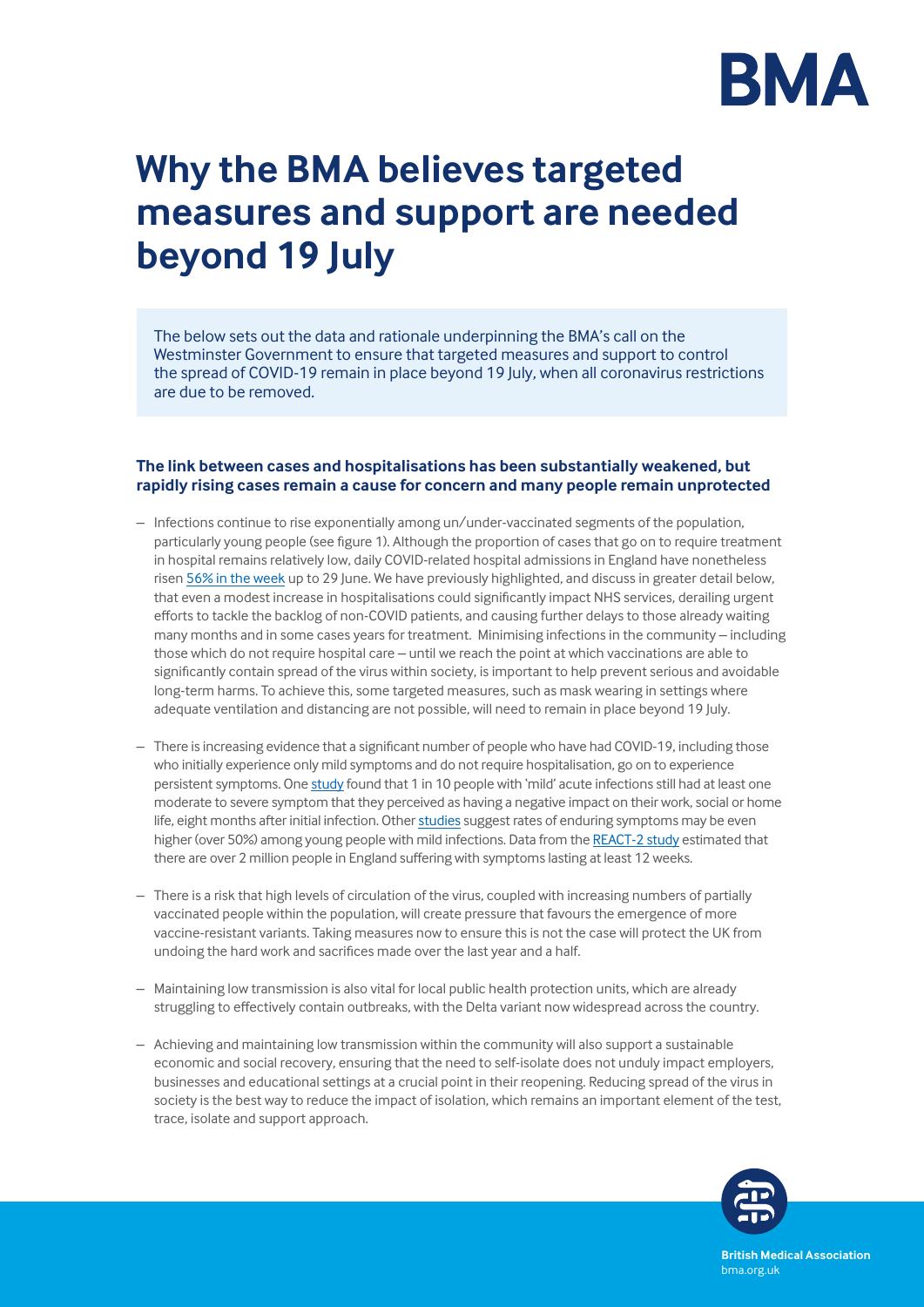



### **Vaccines are highly effective, but a significant portion of the population remains at risk**

- Full vaccination is highly effective at preventing symptomatic infection with the Delta variant, two weeks after the second jab. However, the effectiveness of a single dose is substantially reduced (33% protection against the Delta variant – a 17% reduction compared to the Alpha variant) according to PHE data. First doses provide a higher degree of protection against severe outcomes, including hospitalisation and death, 21 days after vaccination, according to [analysis](https://khub.net/web/phe-national/public-library/-/document_library/v2WsRK3ZlEig/view/479607266) of real-world hospital data. However, the extent to which vaccines protect against persistent symptoms, which can arise after even mild infection and present a significant and increasing problem, remains unknown.
- Vaccines are currently available to book for all adults over 18, and the Government's stated ambition is to vaccinate all adults with their first dose and two-thirds of adults with their second dose by 19 July. Even if this is target achieved, it will leave a significant portion of the population at risk of infection, as not all of those vaccinated will have had sufficient time to develop immunity.
- Despite being able to book their vaccines, many young adults are still awaiting or just receiving their first vaccination. The immune response takes approximately three weeks to develop after the first dose and offers limited protection against infection with the Delta variant. High levels of immunity to infection are only achieved approximately two weeks after the second dose. It will be weeks to months before there has been sufficiently widespread uptake of two doses of vaccine, with high levels of immunity among these age groups. This means that the worrying trend in infections, particularly among young people, is likely to continue for some time.

### **The health burden of COVID-19 remains a concern for the NHS and for population health**

- The decision to delay the removal of all legal restrictions from 21 June to 19 July has allowed vital time to gain a clearer understanding of how vaccines have altered the relationship between cases, hospitalisations and deaths. It is now clear that there has been as significant weakening of this relationship, and the [7-day rolling average for hospitalisations](https://coronavirus.data.gov.uk/details/healthcare) is below the level seen at the beginning of the second wave. However, hospitalisations are growing by a notable proportion, and there are [283 people on ventilation](https://coronavirus.data.gov.uk/details/healthcare) – more than double the number one month ago.
- As case numbers [up 74% in England](https://coronavirus.data.gov.uk/details/cases) in the 7 days up to 2 July, compared to the previous 7-day period – continue to rise exponentially, a modest proportion of those infected will go on to require hospital care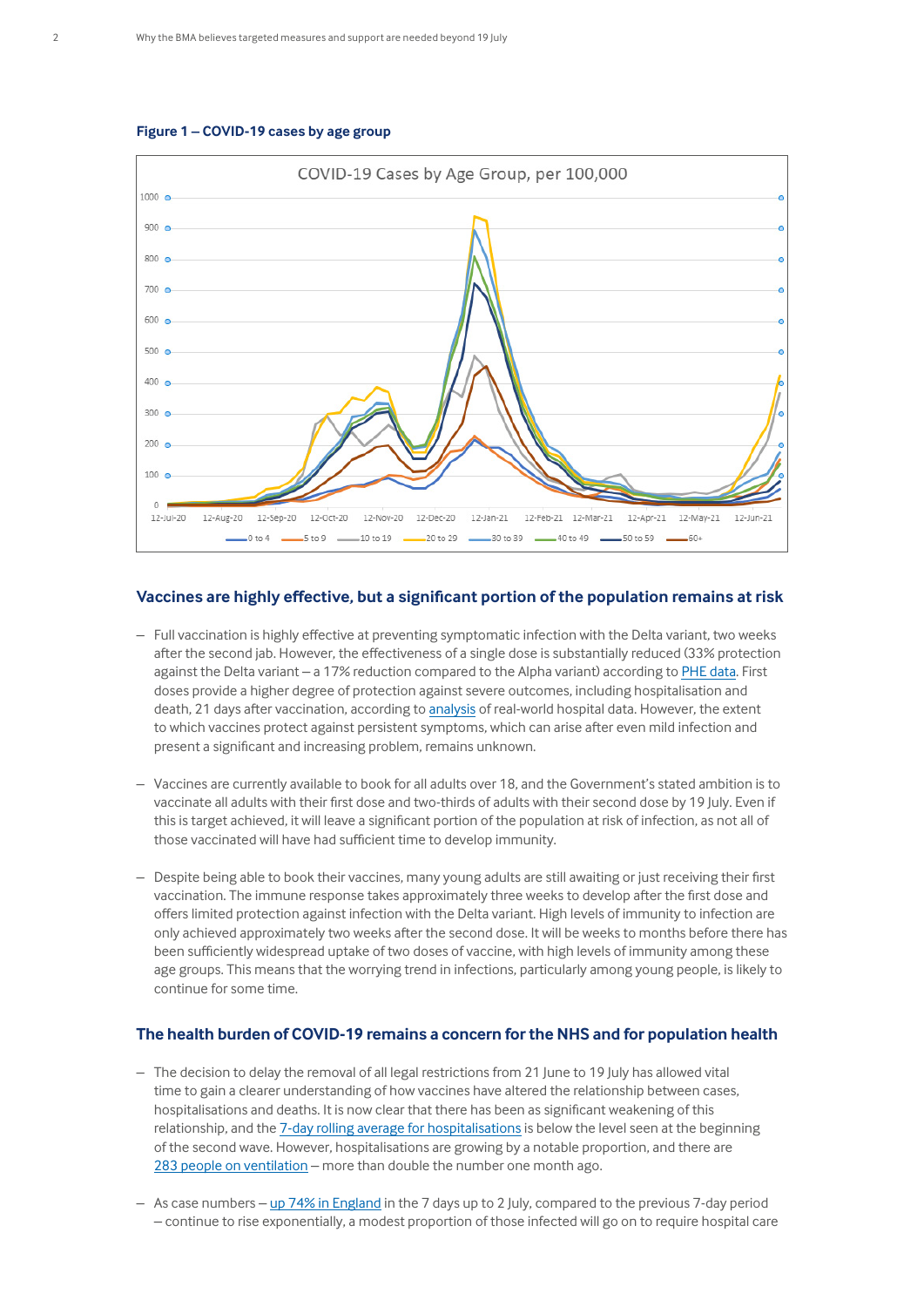and a smaller proportion of these will sadly die. However, even a small proportion of a large and rising number of infections requiring hospitalisation has the potential to create significant challenges for a health system currently under immense pressure, destabilising services and their recovery, especially as we move toward winter.

- [Pressures](https://www.bma.org.uk/advice-and-support/nhs-delivery-and-workforce/pressures/pressure-points-in-the-nhs) are already building, especially in A&E, where attendances and admissions are essentially at pre-pandemic levels. The backlog continues to grow, despite increases in elective activity, and waiting lists remains at their highest ever levels, in spite of major improvements thanks to the efforts of dedicated NHS staff.
- The logistics of managing COVID-19 cases in A&E and other hospital departments reduces overall capacity, as infection control measures mean that fewer beds can be placed in a defined area. This impacts on the operational running of hospitals and use of estate.
- [RCEM](https://www.independent.co.uk/news/health/nhs-emergency-hospital-ambulance-delays-b1830061.html) (The Royal College of Emergency Medicine) has previously warned of the impact of growing pressure on A&E, alongside any COVID-related admissions to hospitals, and has recently flagged increasing [concerns](https://www.rcem.ac.uk/docs/Policy/210628_RCEM_briefing_on_hospital_beds.pdf) about the ability to manage surges in demand over the winter months.
- A recent [NHS Providers survey](https://nhsproviders.org/news-blogs/news/trusts-grappling-with-challenges-on-multiple-fronts-as-survey-reveals-fears-over-waiting-lists-covid-19-and-winter-pressures) has revealed strong concern about the impact of future surges in COVID-19 cases and hospitalisations, particularly during winter pressures, although it also highlighted the disruptive potential of a further large surge of cases before the winter.
- The long-term impact of enduring symptoms and organ damage resulting from COVID-19, both on health services and on population health, also cannot be overlooked. The Government is already committing significant resources to setting up specialist treatment and rehab services for those suffering with 'Long COVID,' including [young people,](https://www.england.nhs.uk/2021/06/nhs-sets-up-specialist-young-peoples-services-in-100-million-long-covid-care-expansion/) and to improving diagnosis and management of these conditions in primary care. Given the uncertainty that still surrounds Long COVID, and its potential to create an enormous burden of potentially life-long disability – particularly among young people with their whole lives still ahead of them, who are the least likely to be fully vaccinated and the most exposed due to high levels of social mixing – measures to reduce the level of community infection will continue to be essential after 19 July.